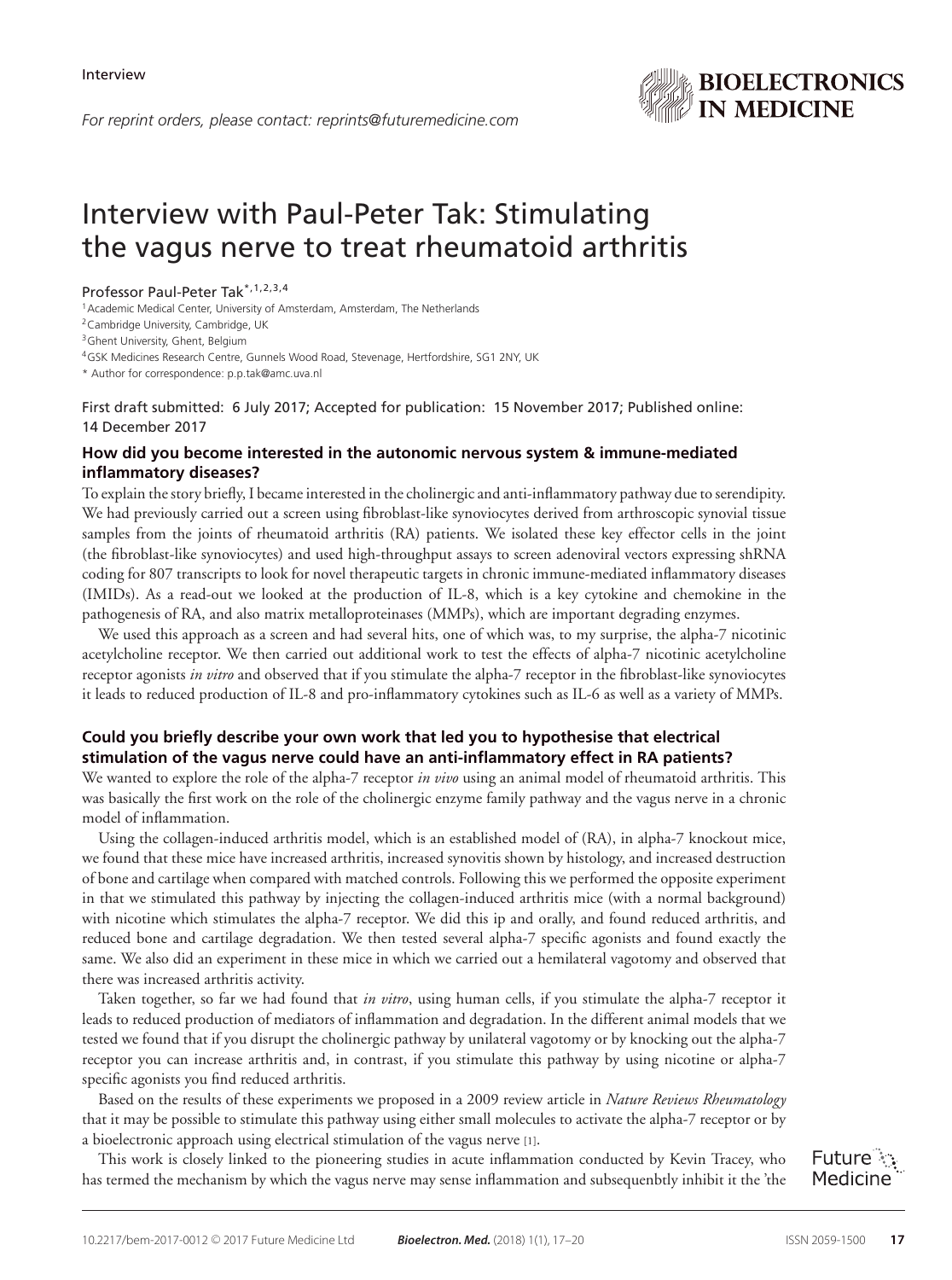inflammatory reflex'. We were however interested in *in vitro* and animal models of chronic inflammation to ask the question: could this be relevant for the treatment of chronic immune-mediated inflammatory disorders?

We began a conversation with a small company in the USA called SetPoint and we worked with them to stimulate the vagus nerve with an electrical signal in rats with collagen-induced arthritis, another model of RA. We found that if the vagus nerve was stimulated for only 60s per day that this translates into clinical improvement in the rats and actually also into protection against progressive joint destruction.

#### **Your team trialled VNS in RA patients. Could you briefly describe the results in terms of outcome for patients?**

We worked with SetPoint, using a commercially available device from Cyberonics, which has been approved for the treatment of therapy-resistant epilepsy and is also used in therapy-resistant depression. More than 100,000 patients at the time had been treated with this Cyberonics device, so there were a lot of safety data available. Now, we can work in *in vitro* models and animal models forever, but I'm a physician-scientist so I want to know whether this might actually be relevant in humans.

In order to evaluate this we moved to a mechanistic, experimental medicine clinical trial in RA patients to learn whether this approach could be relevant as a new treatment option. If this proved to be the case then we could take it back into animal models for optimization.

SetPoint was willing to sponsor and support this clinical trial with the device from Cyberonics. I designed the clinical trial based on our extensive experience with the evaluation of new treatments, using relatively small, biomarker-rich clinical studies for early go/no go decisions, and served as the principal investigator for this international study. It consisted of two stages. First, we tested vagus nerve stimulation in RA patients who had previously failed conventional disease-modifying antirheumatic drugs (DMARDs). We found in seven patients that if you stimulate for 60s per day, and in those that did not respond initially we increased the time to 4 mins per day divided over the day, there was very clear improvement in a subset of the patients as measured with the disease activity score evaluated in 28 joints (DAS 28), a validated clinical end point.

And then we thought, we can go even further and test this concept in patients with therapy-resistant disease. This is the second cohort of ten patients who had not only failed conventional DMARDs but also two biopharmaceuticals with a different mechanism of action. Again we found that, although there is no treatment that works in all patients which is probably explained by the fact that RA is more like a syndrome rather than a well-defined single disease, in this patient cohort very remarkable responses were observed and even, in some cases, very durable responses. Patients achieved remission, in other words absence of disease activity, and some of these patients were able to stop taking background medication.

If you want to get a feel for these patients you can find the presentation of one of them online. In the interview on Sky news, the patient describes how much she has improved; it is also interesting that during the interview she is stimulating the vagus nerve and you hear a slight change in her voice.

This is not the only patient who has responded this way. Recently, during the PhD ceremony of one of my students, I met another patient, the first person who was ever treated with vagus nerve stimulation for RA. She also told me that she is in stable remission after several years now. Although that is obviously not achieved in all patients, but in a minority, it's very remarkable. I'm a rheumatologist with a lot of clinical experience and I can tell you that it's very unusual for an RA patient who has failed multiple DMARDs and biopharmaceuticals to be able to achieve stable disease remission in the absence of any background medication. There is much more than anedectotal reports, and for the data I refer to our paper.

We also tested a small group of patients who had the same vagus nerve device implanted for the treatment of epilepsy. We found in these patients that if you take blood samples at three time points: before implantation of the device, after implantation while they are still under anesthesia (before vagus nerve stimulation), and the third after stimulation, there is a significant reduction in LPS-induced TNF production and also in the serum levels of IL-6 and IL-1. In other words, we could show, in patients who were stimulated under anesthesia (so there can't be a placebo effect) that even a single stimulation of the vagus nerve results in a decrease in the production of pro-inflammatory cytokines known to be intimately involved in the pathogenesis of conditions like RA.

For those who want to hear more, the data from the human trial was published in *PNAS* in 2016 [2 ] and the work in animal models has been published over the last eight years or so. We published the hypothesis that this might be a new treatment for RA in *Nature Reviews Rheumatology* [1]. More recently we summarized the field and our contribution to it in the *Journal of Internal Medicine* [3].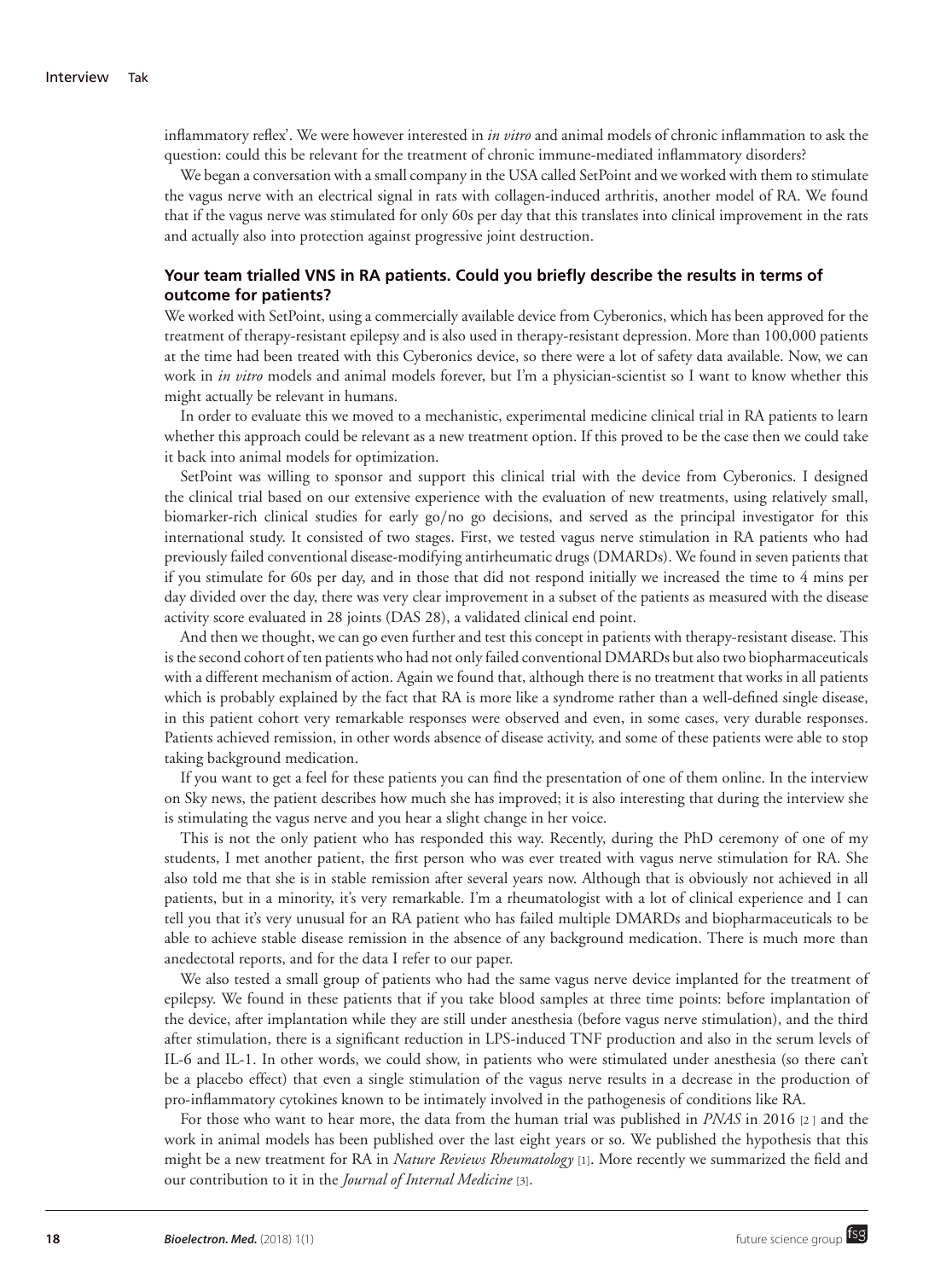### **Could you speculate on the mechanisms behind the effect of VNS on inflammation in RA & any other conditions VNS stimulation could be applied to?**

I'm very interested in looking at the different stages of diseases like RA, because there may be important lessons about the pathogenesis. The same way of thinking about different phases is probably relevant for other conditions, like Type I diabetes, which is basically pancreatic autoimmunity, or multiple sclerosis. We and others did a lot of work on the earliest stages of RA, and found that individuals who are at risk of developing RA can be identified before they develop arthritis based on their autoantibody profile. These people may have rheumatoid factor, which is an autoantibody, and/or anti-citrullinated peptide antibodies, which you can measure with for example the anti-CCP test. If these autoantibodies are present, subjects have a chance of developing RA of approximately 30–40% in 2 years' time in our cohorts.

We examined two such cohorts and measured different parameters before the individuals developed arthritis including vagal nerve tone, which can be done by looking at resting heart rate and heart rate variability. We found in this cohort, and this was confirmed in an independent cohort, that decreased vagus nerve tone precedes the development of RA in at-risk populations based on the autoantibody profile. As not everybody will develop RA, this is an independent risk factor for its development. This suggests that inflammation in RA, which is a complex autoimmune disease that is influenced by multiple mechanisms, can be controlled by vagus nerve activity. These data support the notion that restoration of the dysbalance in the autnomous nervous system, as observed in RA, by vagus nerve stimulation using a bioelectronics approach will have a beneficial effect on disease activity.

The mechanisms behind the effect of vagus nerve stimulation on inflammation are complex. Based on Kevin Tracey's groundbreaking experiments, the current evidence suggests that vagus nerve stimution leads to increased splenic nerve activity, followed by increased release of acetylcholine by splenic T cells that interact with monocytes and macrophages. As a result there is a decrease in the production of pro-inflammatory cytokines by these cells.

The data in pre-RA cohorts really points towards a causal role for abnormalities in the autonomic nervous system that play a role in the development of RA. This is not restricted to RA but is most likely relevant to a whole variety of diseases. In terms of the therapeutic effect that we have seen in the trials, I know of two different small studies in Crohn's disease that support our findings. For instance, in a study in Amsterdam in six patients who were inadequate responders to anti-TNF therapies there was clincial and endoscopic improvement aftre vagus nerve stimulation. There is also a separate small study from France, showing exactly the same. This gives me confidence about the scientific story we have based on *in vitro* studies, preclinical models and investigations in humans, which are now being confirmed by others.

#### **How do you think the field will develop over the next 5–10 years?**

The work I discussed here is based on my research as a professor of rheumatology in Amsterdam. At GSK we are also interested in bioelectronic medicine. GSK formed a company together with Verily Life Sciences (Google's life sciences company) called Galvani Bioelectronics that will focus on the development bioelectronic medicines. They will make significant investments to develop miniaturised, implantable devices for a variety of diseases. It's a clear illustration of the fact that very big companies are convinced that bioelectronic medicine is becoming really important and I think for a company like GSK the mission is to improve the life of patients by whatever modality and this is not necessarily restricted to the use of small molecules or by the use of biopharmaceuticals or even gene therapy. As a company we will go where the science will take us, and I predict that we may become increasingly a bioelectronics company over time. There are many other initiatives in this field as well, SetPoint are pursuing their efforts in the field of bioelectronic treatment of patients with chronic inflammatory disorders. In the next 10–15 years I do believe that there will be subsets of patients that will be treated with electrodes rather than with chemicals.

#### Financial & competing interests disclosure

Paul-Peter Tak is an employee of GlaxoSmithKline, which holds an equity interest in SetPoint Medical Corporation. He is also a Board Member of Galvani Bioelectronics. The author has no other relevant affiliations or financial involvement with any organization or entity with a financial interest in or financial conflict with the subject mateter or materials discussed in the manuscript apart from those disclosed.

No writing assistance was utilized in the production of this manuscript.